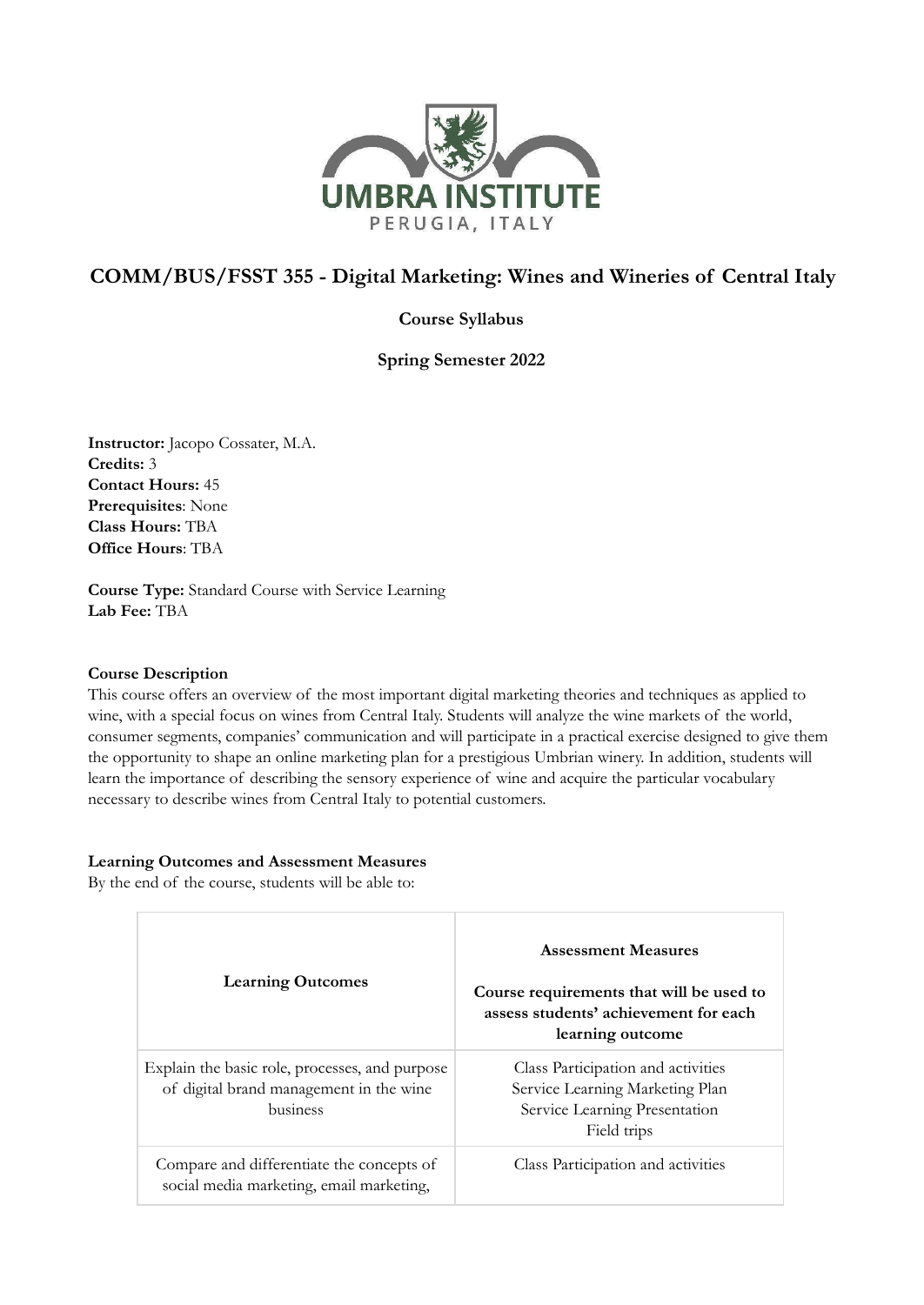| influencer marketing, content marketing,<br>branded content |                                                                                                                       |
|-------------------------------------------------------------|-----------------------------------------------------------------------------------------------------------------------|
| Explain the basics of wine promotion<br>strategies          | Class Participation and activities<br>Service Learning Marketing Plan<br>Service Learning Presentation<br>Field trips |
| Identify and classify wines from Central Italy              | Class Participation and activities<br>Field trips                                                                     |

## **Course Materials**

## **Readings**

All reading materials will be made available in digital format on Moodle.

Please see "Umbra Institute Course Materials - Textbooks and Readers" handout provided in the orientation folder for more information.

### Films

Jason Wise, *Somm - Into the Bottle*, 90', 2015 (optional)

#### **Assessment**

| Class Participation and activities                 | $15\%$ |
|----------------------------------------------------|--------|
| Mid-Term Exam                                      | $20\%$ |
| Service Learning Project Marketing Plan            | $25\%$ |
| Service Learning Project Presentation              | $15\%$ |
| Final Exam                                         | $20\%$ |
| End of Semester Community EngageGAMES Presentation | $5\%$  |

### **Grading**

Letter grades for student work are based on the following percentage scale:

| <b>Letter Grade Range</b>     | <b>Numerical Score Equivalent</b>               | <b>Student Performance</b> |
|-------------------------------|-------------------------------------------------|----------------------------|
| А<br>$A-$                     | $93\% - 100\%$<br>$90\% - 92\%$                 | Exceptional<br>Excellent   |
| $B+$<br>B<br>$B-$             | $87\% - 89\%$<br>$83\% - 86\%$<br>$80\% - 82\%$ | Superior                   |
| $C+$<br>$\mathcal{C}$<br>$C-$ | $77\% - 79\%$<br>$73\% - 76\%$<br>$70\% - 72\%$ | Satisfactory               |
| $D+$<br>D<br>$D-$             | $67\% - 69\%$<br>$63\% - 66\%$<br>$60\% - 62\%$ | Low Pass                   |
| F                             | $59\%$ or less                                  | Fail (no credit)           |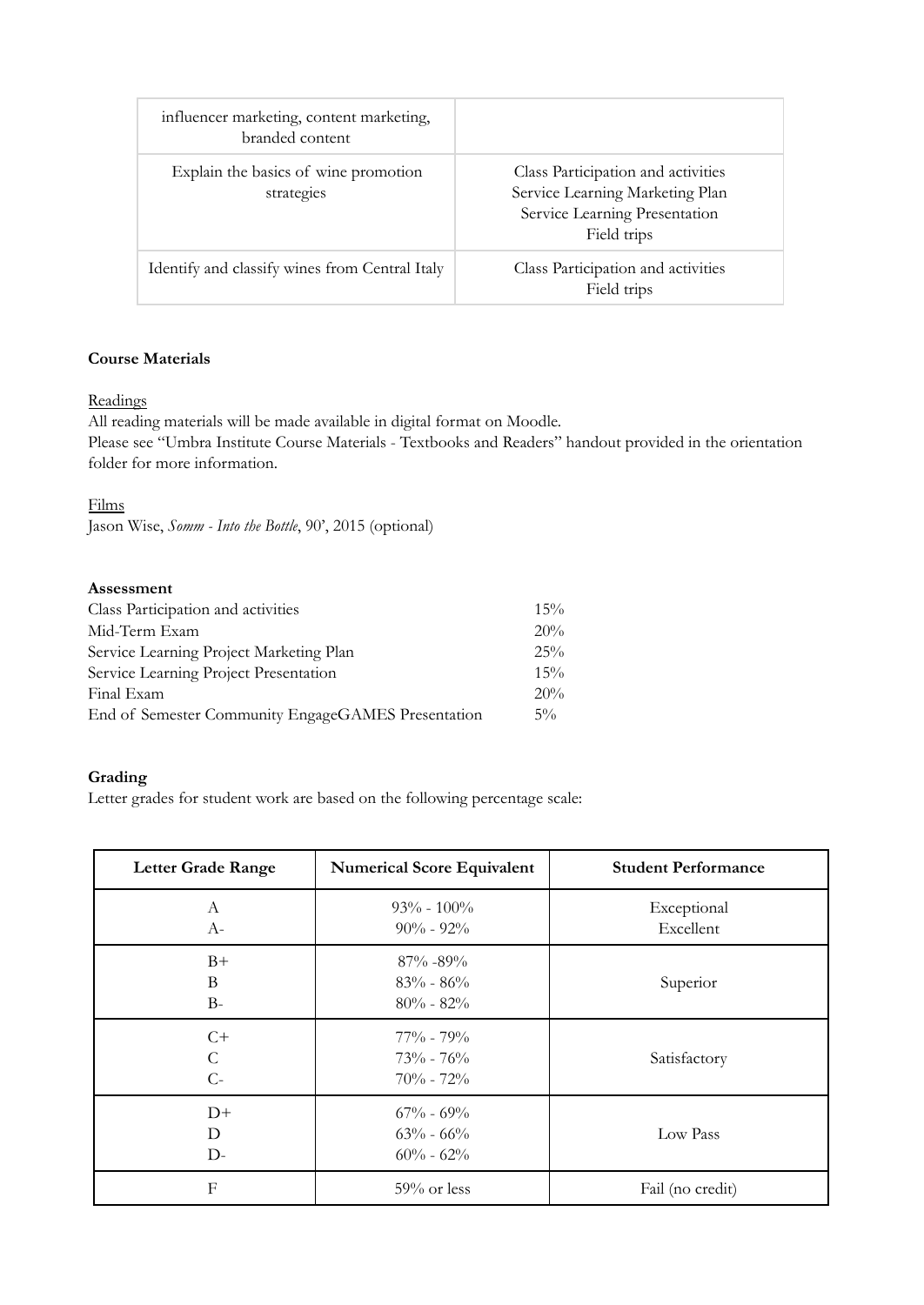### **Course Requirements**

Grades are based on the midterm and final exam, marketing project, company and product review, and participation.

### *Class Participation and activities (15%)*

Speaking up in class is highly encouraged. Students should feel free to ask questions. It is also expected that students actively listen to their classmates, pay attention, and participate in class by reading assignments, doing homework, and contributing to the overall class learning environment. Students are expected to come to class prepared to discuss all the assignments and readings. Therefore, students should read ahead and not expect to learn everything from the instructor's lectures.

### *Service Learning Project Marketing Plan (25%)*

Students will work in groups to design a simulation of a digital marketing plan for Cantina Roccafiore. After a brief market survey and a field trip to the company estate, students will study how to develop Cantina Roccafiore's online presence. Guidelines for the writing of the marketing plan will be distributed in class.

### *Service Learning Project Presentation (15%)*

Each group will prepare a 10-minute oral presentation to share the marketing plan created for Cantina Roccafiore. Use of PowerPoint slides or other presentation software is highly recommended. All students are responsible for presenting their group's research and answering questions from the audience.

### *Mid-Term and Final Exams (20% + 20%)*

The mid-term and final exams will consist of multiple choice and essay questions of variable length. The questions will be drawn from mandatory readings and in-class discussions.

### *End of Semester Community EngageGAMES Presentation: 5%*

During the Special Academic Events week, the class will give a presentation to the Umbra community, sharing a few words about the course and project, leading a meaningful activity that focuses on the project, and providing a few thoughts about their experience with the project and partner. Students will receive guidelines and presentation order after the mid-semester break. Participation in this event is MANDATORY and an integral part of the community engagement grade.

### Course Content Disclaimer

This is explicitly, emphatically not a tasting course. There is absolutely no requirement to try any wine at all for full credit in this course. Tasting is optional; wine is utilized in very small amounts and for academic purposes.

### Attendance Policy

Absences for Covid-related circumstances: in order to keep the entire Umbra community healthy and to comply with local laws, you may not enter the Umbra premises if you have a temperature of 37.5 °C (99.5 °F) or higher. For all students who display any relevant symptoms, the procedure will be the following:

- 1. avoid going to class;
- 2. immediately notify the Student Services staff;
- 3. be prepared to get tested for COVID at a local pharmacy within the day.

The following additional conditions apply:

- Students may attend classes remotely and without academic penalty via Zoom or Skype *but only* if they are waiting for the test to be scheduled or performed.
- Students with a positive test result (or who have been in close contact with someone who tested positive) must follow all applicable quarantine or isolation requirements and may attend classes remotely,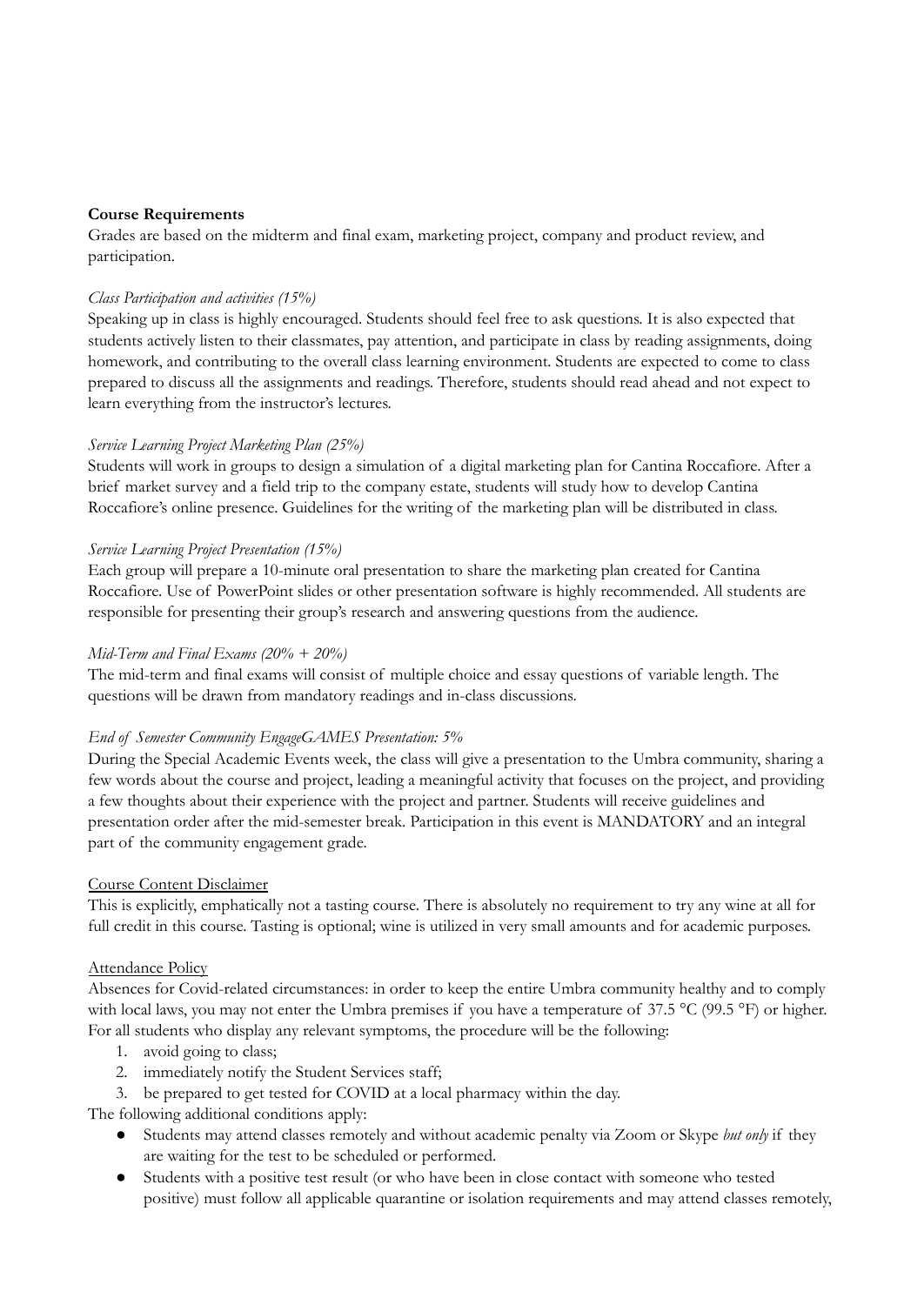#### *without academic penalty*.

● Students with a negative test result are allowed to attend class in person.

It is Institute policy that students with symptoms be tested. Any student refusing testing will not be admitted to the Institute under any circumstances and any absences will not be considered eligible for an extra absence for any classes missed. In other words, refusing a test and staying in one's apartment is considered an unexcused absence.

Class attendance (in person or through live connection) is mandatory. Students are allowed two "free" absences, which do not need to be justified. However, it is considered common courtesy to inform the instructor of your absence when possible. It is the students' responsibility to keep them in case of real necessity (sickness or any other unforeseen inconvenience that may prevent students from being in class).

### **Additional absences relating to illness may be approved by the Academic Director but only if a medical certification is provided.**

Each additional absence, unless for a very serious reason, will lower the students' grade by one grade level (i.e., a final grade of a B+ would be lowered to a B). If students miss class, they are responsible for obtaining class notes from other students and/or for meeting the professor during office hours. It is also the policy of the Institute that any student who has eight or more absences automatically fails the class.

Except in the case of medical emergencies, absences are not accepted when tests are scheduled; tests cannot be made up. Furthermore, scheduled times and dates indicated for exams, quizzes, oral presentations, and any other graded assignments cannot be changed for any reason. Even if more sections of the same class are activated, students may only take exams during the scheduled times and dates for the section they are enrolled in.

#### Late Assignments

Each student is allowed one extension of 24 hours on an assignment that has to be handed in. After that, the assignment will be marked zero.

#### **Academic Integrity**

All forms of cheating (i.e., copying during exam either from a fellow student or making unauthorized use of notes) and plagiarism (i.e., presenting the ideas or words of another person for academic evaluation without acknowledging the source) will be handled according to the Institute Academic Policy, which can be found in the Umbra Institute Academic Policies and Conduct Guidelines.

### **Classroom Policy**

Students are expected to follow the policy of the Institute and demonstrate the appropriate respect for the historical premises that the school occupies. Please note that cell phones must be turned off before the beginning of each class.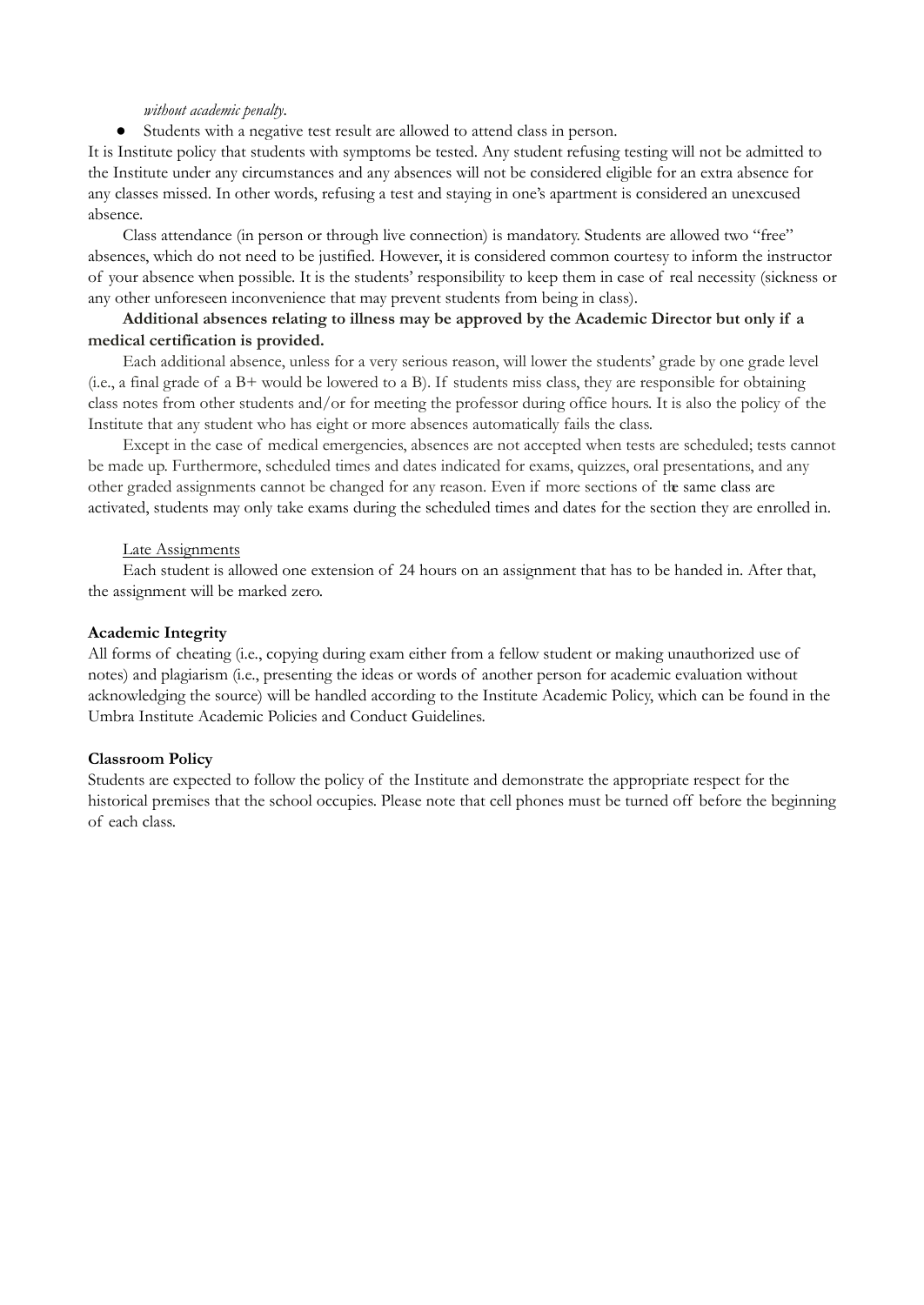#### **Schedule of Topics, Readings, and Assignments**

#### **WEEK 1 Introduction to the course**

Day 1: Course Introduction.

Day 2: NO CLASS - A make-up class about *Introduction to Winemaking and Wine Tasting* will be scheduled throughout the course of the semester.

Readings for the week: J. Cossater, *Wine Sommelier*, White Star/De Agostini, Novara, pp. 13-47

#### **WEEK 2 Introduction to the discipline of digital marketing and the culture of wine**

Day 1: Wine Promotion/1: The World Wine Market. Day 2: Digital Marketing/1: Essentials.

Readings for the week: K. Storchmann, *Expert Opinion on the Wine Market*, American Philosophical Society P. Wagner, J. Olsen, L. Thach, *Wine Marketing and Sales*. pp. 4-23 ("Basic Wine Marketing Principles")

#### **WEEK 3 Promoting wine (both offline and online)**

Day 1: Wine Promotion/2: Pricing Strategies and Distribution Strategies. Day 2: Digital Marketing/2: Social Media Marketing.

Readings for the week: C. M. Hall, R. Mitchell, *Wine Marketing*, p. 83-109 ("The marketing dimensions of production processes: adding value to the vine").

### **WEEK 4 Wine Communication Strategies & Wines from Central Italy**

Day 1: Wine Promotion/3: Promotion and Communication Strategies. Day 2: Wines from Central Italy (Tuscany).

Readings for the week: P. Wagner, J. Olsen, L. Thach, *Wine Marketing and Sales*. p. 144-171 ("Wine Public Relations") H. Johnson and J. Robinson, *The World Atlas of Wine*, p. 703-704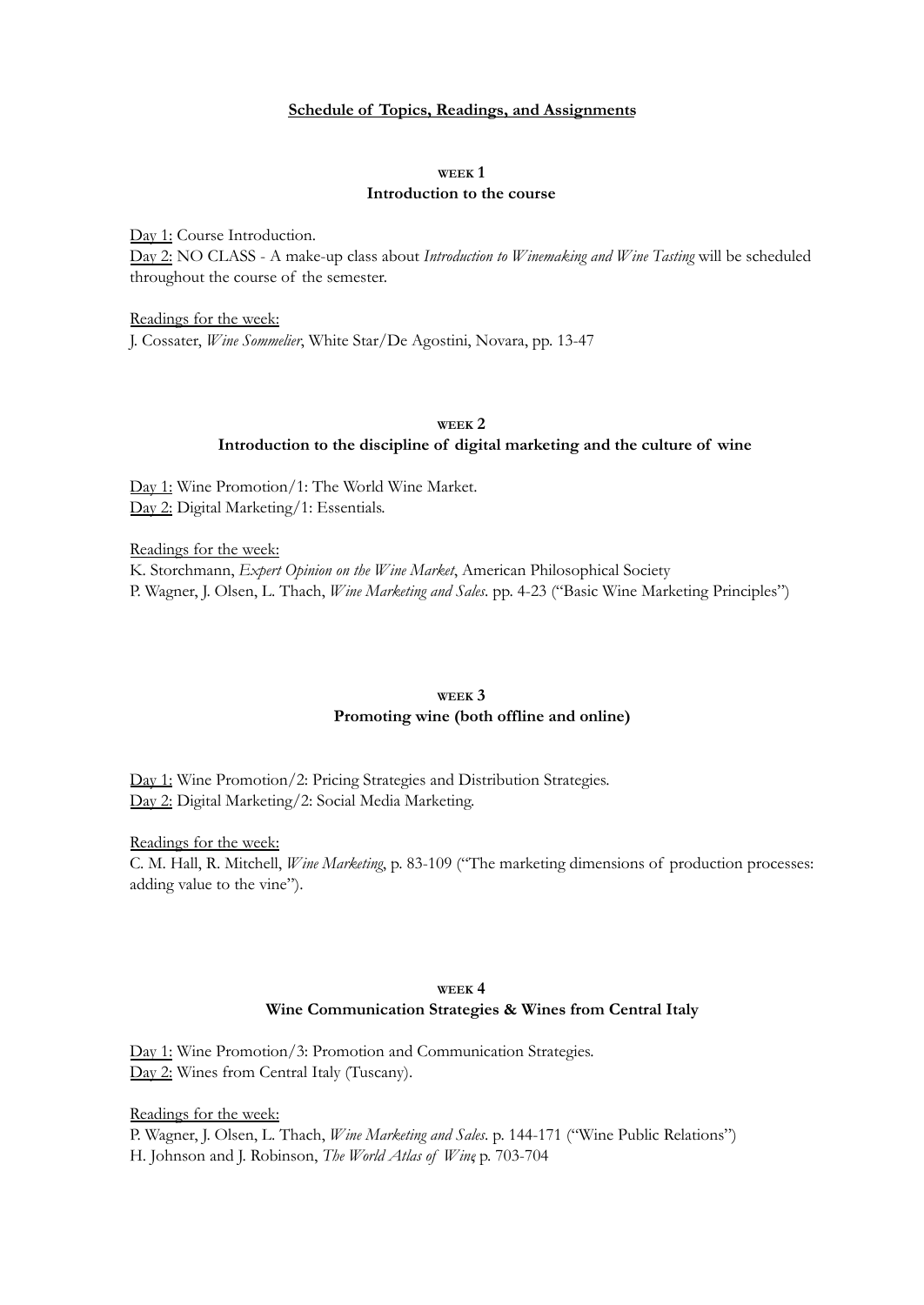### **WEEK 5 Email Marketing & Content Marketing**

Day 1: Digital Marketing/3: Email Marketing. Day 2: Digital marketing/4: Content Marketing & Branded Contents Day 3: Field Trip to Todi & TBD - Roccafiore & TBD

Readings for the week: Handouts distributed in class.

### **MIDTERM EXAMS**

### **WEEK 6 Wine Promotion, Influencer Marketing & Digital Marketing Plan**

Day 1: Wine Promotion/5: Magazines, Guides, and Influencers Day 2: Constructing a Digital Marketing Plan and Project Group Work Activity

Readings for the week:

Selection of excerpts from wine magazines (Wine Spectator, The Wine Advocate, Decanter, Wine Enthusiast, Noble Rot, etc.).

G. Brostrom, J. Brostrom, *The Business of Wine*, p. 196-198 ("Ratings and Scores"), p. 269-271 ("Wine Wrtiters").

Chartered management Institute, "Performing a SWOT Analysis".

Handouts distributed in class.

### **SEMESTER BREAK**

#### **WEEK 7**

### **Online Reputation & Wines from Central Italy**

Day 1: Digital marketing/5: Tone of Voice & Online Reputation Day 2: Wines from Central Italy (Umbria and Latium). Day 3: Field Trip to Torgiano - Lungarotti (Wine Export Management)

Readings for the week: Handouts distributed in class. H. Johnson and J. Robinson, *The World Atlas of Wine*, p. 719, p. 395.

### **WEEK 8 Constructing a Digital Marketing Plan**

Day 1: Marketing Plan - Group Activity/1 Day 2: Guest Lecture - TBD

Readings for the week: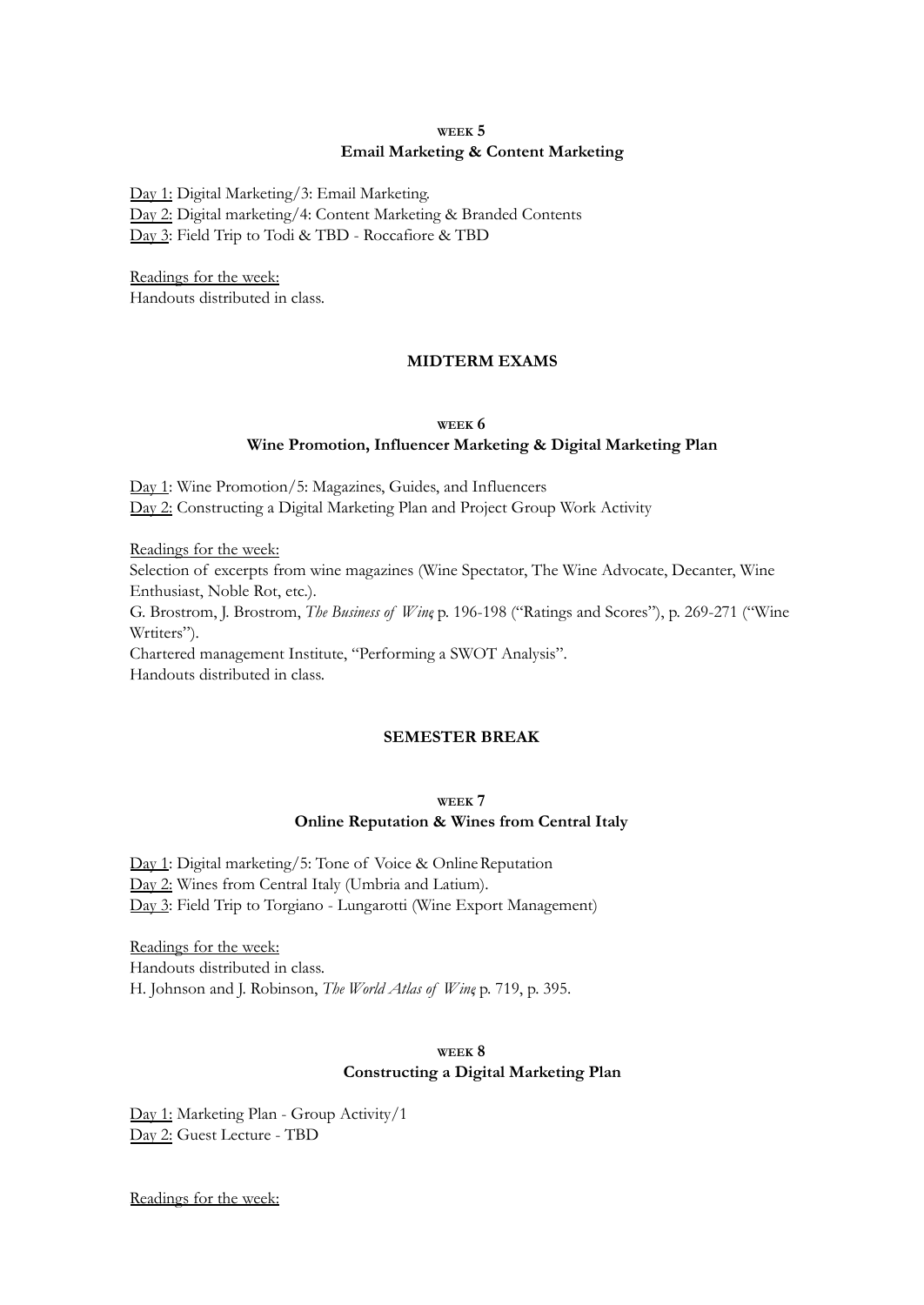Handouts distributed in class.

### **WEEK 9 Group Activity & Wines from Central Italy**

Day 1: Digital Marketing Plan - Group Activity/2 Day 2: Wines from Central Italy (Marche and Abruzzo).

Readings for the week: Readings: Handouts distributed in class. H. Johnson and J. Robinson, *The World Atlas of Wine*, p. 425-427.

### **WEEK 10 Group Activity**

Day 1: Digital Marketing Plan - Group Activity/3 Day 2: Digital Marketing Plan - Group Activity/4

Readings for the week: Readings: Handouts distributed in class.

## **FINAL EXAMS**

### **WEEK 11 Course Conclusions**

Day 1: Community Engagement Final Presentations. Day 2: Case Study Presentation and Course Conclusions.

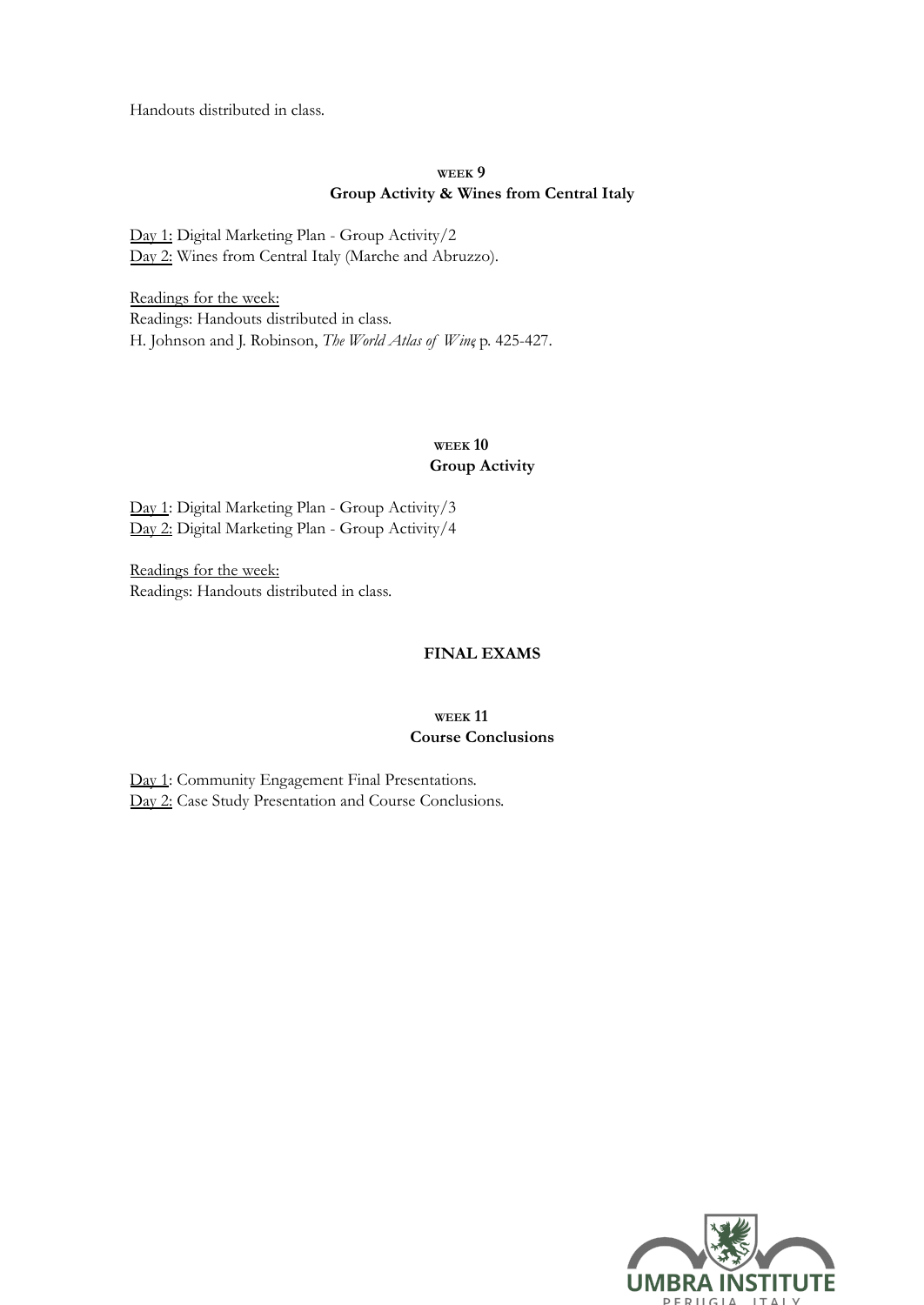

## **BUS/COMM/FSST 355: Digital Marketing: Wine & Wineries of Central Italy Service Learning Project Syllabus Appendix**

## **Spring 2022**

### **What is service learning?**

Service learning is an important type of experiential education integrated into a course in which:

- students engage in an organized activity or project aimed to address a community need that is identified in collaboration with the community partner;
- students critically reflect on the link between the experience in the community, course content, and the learning goals; and
- there is reciprocal learning both by the students and by the community partners.

Students will need a certain degree of flexibility, creativity, and self-initiative to realize a service learning project. Organization and open communication in-class with the instructor and team members will be key to student success.

# **Service Learning Project Overview**

### **Community Partner**

Cantina Roccafiore is a winery located in Todi, a medieval town located 40 minutes by car heading south from Perugia, in the valley extending from Perugia to Terni. Roccafiore was founded in 2000 by Leonardo Baccarelli. Quoting Roccafiore's website "The project was started towards the end of the 1990s with the desire to realize a clear vision: bring to life a concept untied in its constituent components – the landscape, climate, vines, tradition – in a perspective that looked towards innovation as a bridge to the future, without falling into nostalgic temptations. The graduality in acting, devoid of uncertainties, has forged a business model upheld by sustainability and the development of the territory". Besides a winery, Roccafiore is also a country house with 12 rooms and a SPA.

**Website:** https://www.cantinaroccafiore.it/en/

### **Project Description and Goals**

Students will participate in a service learning project with Cantina Roccafiore where they will be asked to research and develop original digital marketing strategies designed to help improve the online presence of the company.

Based on interviews with the company's manager(s), on-site observations, company material, a review of its digital marketing strategy, and online research, students will deliver a presentation and report for aspects of the company's marketing that they consider important to increase its presence in the target media. Students will also